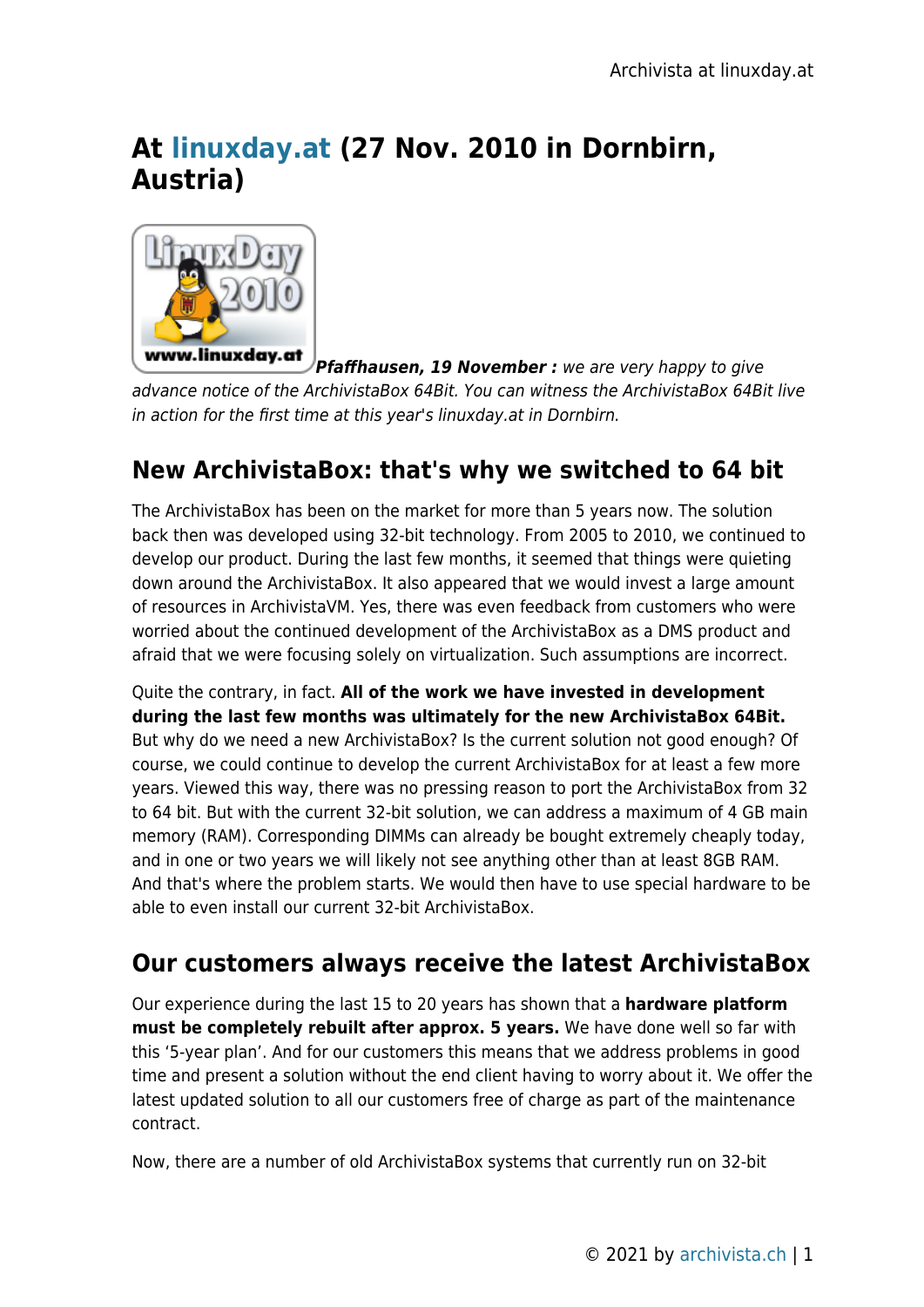hardware. An update cannot be performed in these cases because of the hardware. In such cases, customers will receive new hardware from us (at no extra expense to them). This allows us to **continue to support currently operating solutions for some time (up to a few years even),** but convert to the 64-bit solution when the opportunity presents itself. We think that the timing of the switch is of little importance to our customers. At the end of the day, all DMS customers want to operate one DMS at least and get rid of the mounds of paper. We would like to present a few examples based on real-life scenarios:



The corresponding folders contain approx. 200,000 pages. The customer has captured all of these with an **[ArchivistaBox Pilatus.](http://shop.archivista.ch/oscommerce/catalog/product_info.php?cPath=21&products_id=74)** In the final phase, about three times that amount will be archived.

#### **What does the new ArchivistaBox 64Bit offer?**

The **new ArchivistaBox 64Bit mainly offers the same convenience as the current ArchivistaBox.** This sounds trite, but it isn't. Software is to a large degree subject to an 'aging process'. I would like to give an example of this. The current